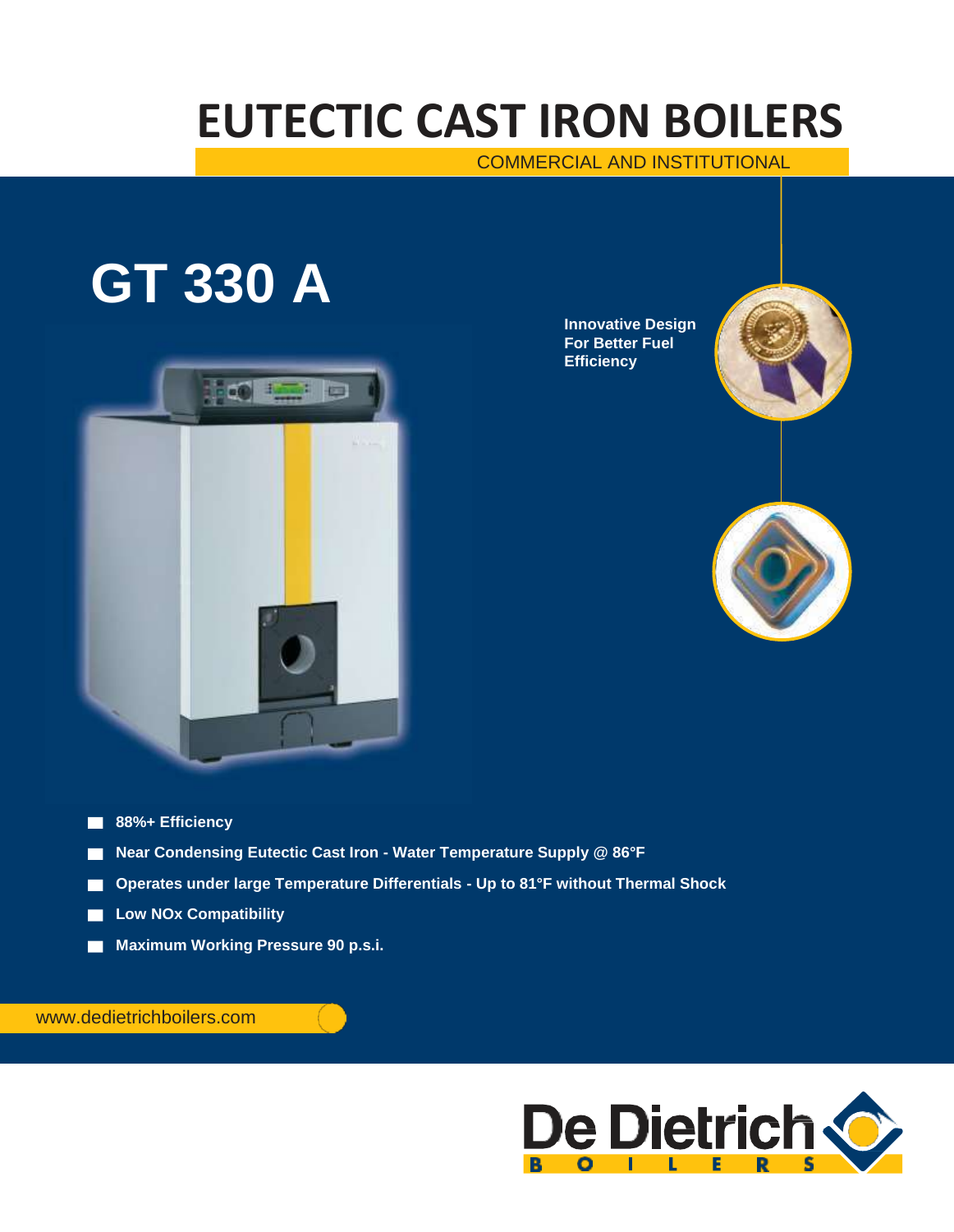# **GT 330 A**

**High Performance Low-Temperature Return Eutectic Cast Iron Boilers**

Thermocord & Groove system eliminates gaskets - the number one cause of boiler maintenance



De Dietrich "eutectic" cast iron delivers 30% more flexibility, providing the industry's best thermal shock resistance



Flexible eutectic cast allows 85°F supply water capability. This low temperature operation yields significant fuel savings



## Low Return Water Capability Maximizes Energy Savings

The GT 330 A Series is a eutectic cast iron 3-pass, high efficiency, large net output, low operating temperature, designed boiler. These boilers are specifically designed for oil / gas / propane firing.

The GT 330 A is equipped with a simplified control panel with built-in on/off limit, high limit, manual reset limit and temperature gauge.

**The GT 330 A is a Three Pass Design** with large combustion chamber and horizontal flue passes with fins. The heat transfer is enhanced by the fins and eutectic cast iron baffles. This body design assures:

- Efficiency up to 88%
- Low pressure drops
- Low noise level
- High thermal efficiency and heat transfer

**Low Water Outlet Temperature** down to 85°F with indoor/outdoor reset achieves significant energy savings by reducing stand-by fuel consumption. In addition, it's not necessary to maintain boiler temperature between the two heating cycles, which further reduces fuel consumption and achieves excellent overall efficiency. Studies show substantial savings over retrofit boilers and over new competitive models.

**Easy Cleaning with Hinged Door** for burner and flue access. Doors can be hinged right or left based on your access needs. Boiler is easily cleaned and vacuumed, resulting in lower maintenance costs.

**Eutectic Cast Iron** boiler body provides exceptional resistance to temperature variations and thermal stress. De Dietrich's eutectic cast iron is 30% more flexible than any competitive cast iron allowing safe low temperature operation.

**Four Inch Insulation** featuring reinforced fiberglass wool. De Dietrich Boilers feature double insulation of the boiler front which minimizes heat loss and allows reduced stand-by consumption and improved thermal efficiency.

**Control Panel.** The standard control panel supplied is designed for heating only. The panel is equipped with a boiler thermometer, on/off limit, high limit and manual reset limit. The large size permits it to be integrated easily with third party energy management systems.

#### **Standard Equipment**

- $\overline{\phantom{a}}$ Eutectic Cast Iron Nipples
- $\overline{\phantom{a}}$ Built-in High Limit with Manual Reset
	- Thermocord Combustion Sealed
	- On/Off Limit
- Temperature Indicator
- ASME Relief Valve
- Low Water Cut-Off
- Low NOx Burners (optional)
- Factory Assembly (optional)

#### *Contact your local De Dietrich*

*representative for a list of available burners.*



*TH!NK BOILERS... TH!NK*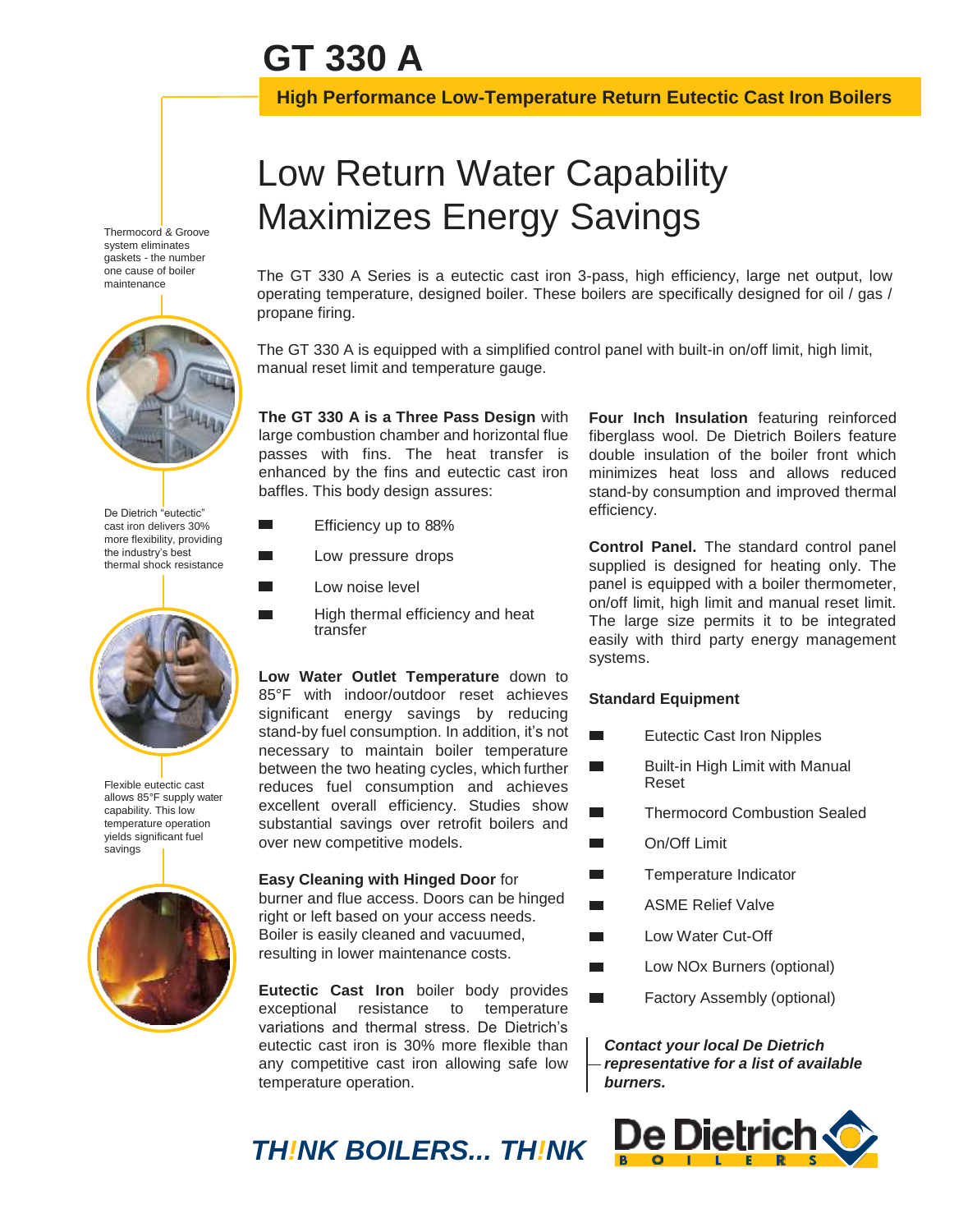## **GT 330 A**

#### **High Performance Low-Temperature Return Eutectic Cast Iron Boilers**



### **Setting the Benchmark for Low-Temperature Near-Condensing Eutectic Cast Iron Boilers**

**MEA 304-06-M (City of New York)**